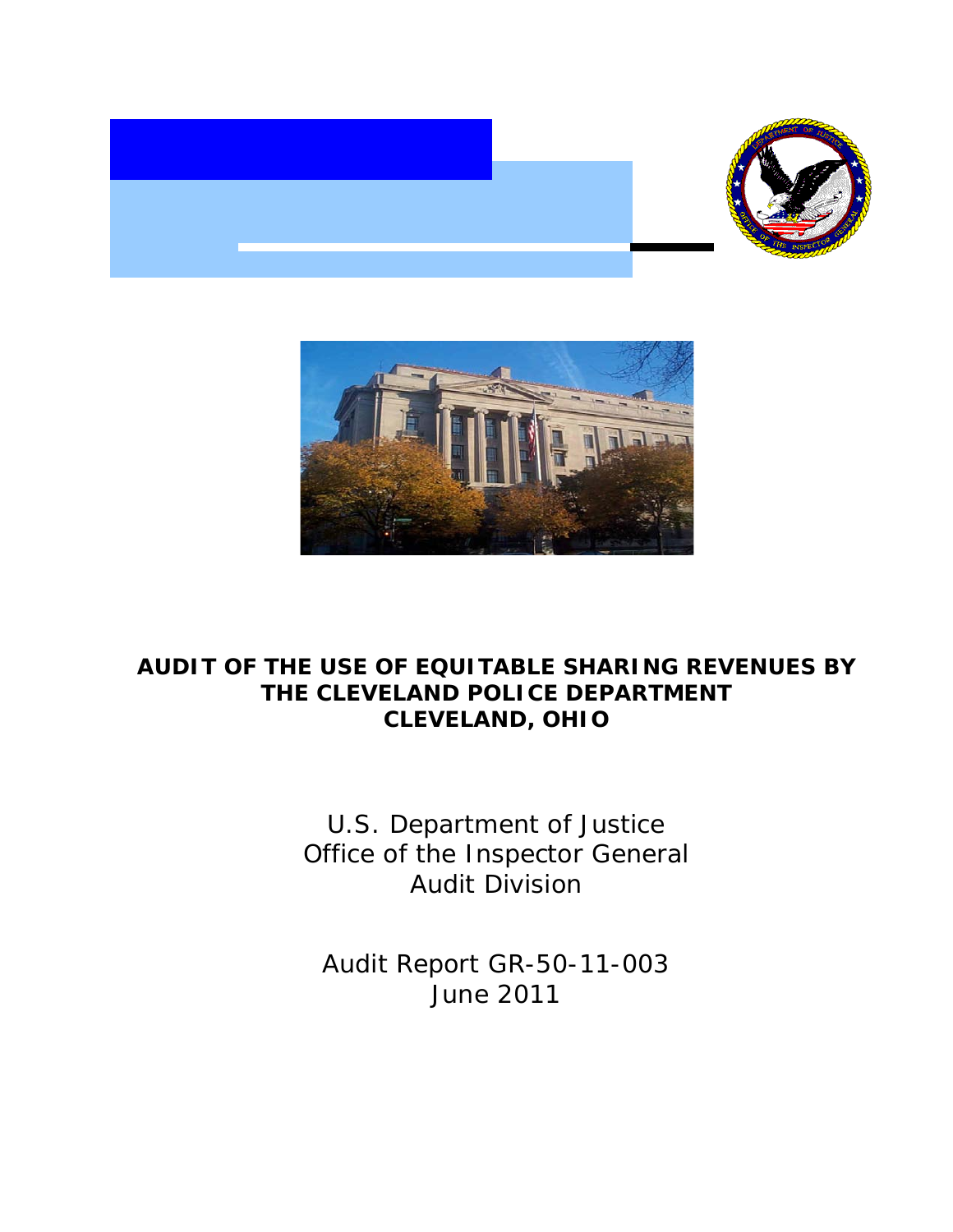# **AUDIT OF THE USE OF EQUITABLE SHARING REVENUES BY THE CLEVELAND POLICE DEPARTMENT CLEVELAND, OHIO**

## **EXECUTIVE SUMMARY**

assets seized in the course of certain criminal investigations.<sup>[1](#page-1-0)</sup> During the period of January 1, 2009, through December 31, 2009, the Cleveland PD The U.S. Department of Justice (DOJ), Office of the Inspector General, Audit Division, has completed an audit of the use of DOJ equitable sharing revenues by the Cleveland Police Department (Cleveland PD). Equitable sharing revenues represent a share of the proceeds from the forfeiture of was awarded DOJ equitable sharing revenues totaling \$256,496 to support law enforcement operations.

 regulations and guidelines. We found that the Cleveland PD complied with deposits and adhering to non-supplanting requirements. In addition, the the tracking and use of funds. However, we identified deficiencies in these specifically with equitable sharing funds used for tuition reimbursement. found that the Cleveland PD: The objectives of the audit were to assess whether equitably shared cash and property received by the requesting agency were accounted for properly and used for allowable purposes as defined by the applicable equitable sharing guidelines with respect to accounting for equitable sharing Cleveland PD generally complied with equitable sharing guidelines related to two areas as they relate to the Cleveland PD's activities associated Additionally, we found weaknesses related to reporting. Specifically, we

- funds it used to fund tuition reimbursement accounts on its Federal Sharing Agreement and Certification Form. • Did not accurately report interest income or the equitable sharing
- In the accounts set up to fund tuition reimbursement accounts for patrolmen and supervisors, commingled DOJ equitable sharing financial activity with equitable sharing activity from the U.S. Department of the Treasury.

 $\overline{a}$ 

<span id="page-1-0"></span><sup>&</sup>lt;sup>1</sup> The DOJ asset forfeiture program has three primary goals: (1) to punish and deter criminal activity by depriving criminals of property used or acquired through illegal activities; (2) to enhance cooperation among foreign, federal, state, and local law enforcement agencies through equitable sharing of assets recovered through this program; and, as a by-product, (3) to produce revenues to enhance forfeitures and strengthen law enforcement.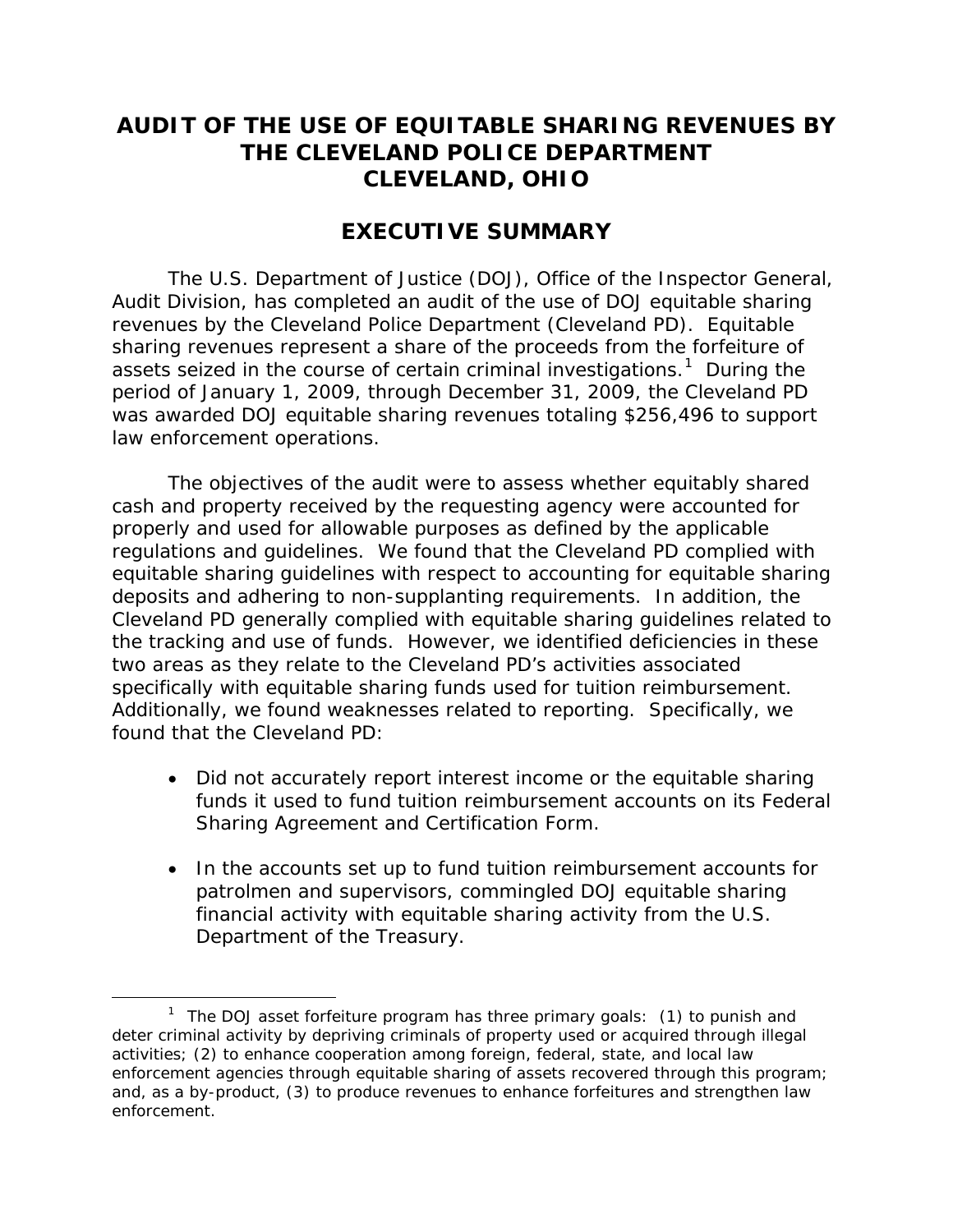- enforcement classes. As a result we identified questioned costs • Used equitable sharing funds to reimburse officers for college courses. We questioned some reimbursed courses because they were not law enforcement-related. The equitable sharing guidelines state that equitable sharing funds shall not be used for non-law totaling \$5,971.
- Did not file its Federal Sharing Agreement and Certification Form in a timely manner.

 In total, we identified \$5,971 in questioned costs related to the Cleveland PD's management of equitable sharing funds. Our report contains five recommendations that address the weaknesses we identified. Our findings are discussed in greater detail in the Findings and Recommendations section of the report. The audit objectives, scope, and methodology appear in Appendix I.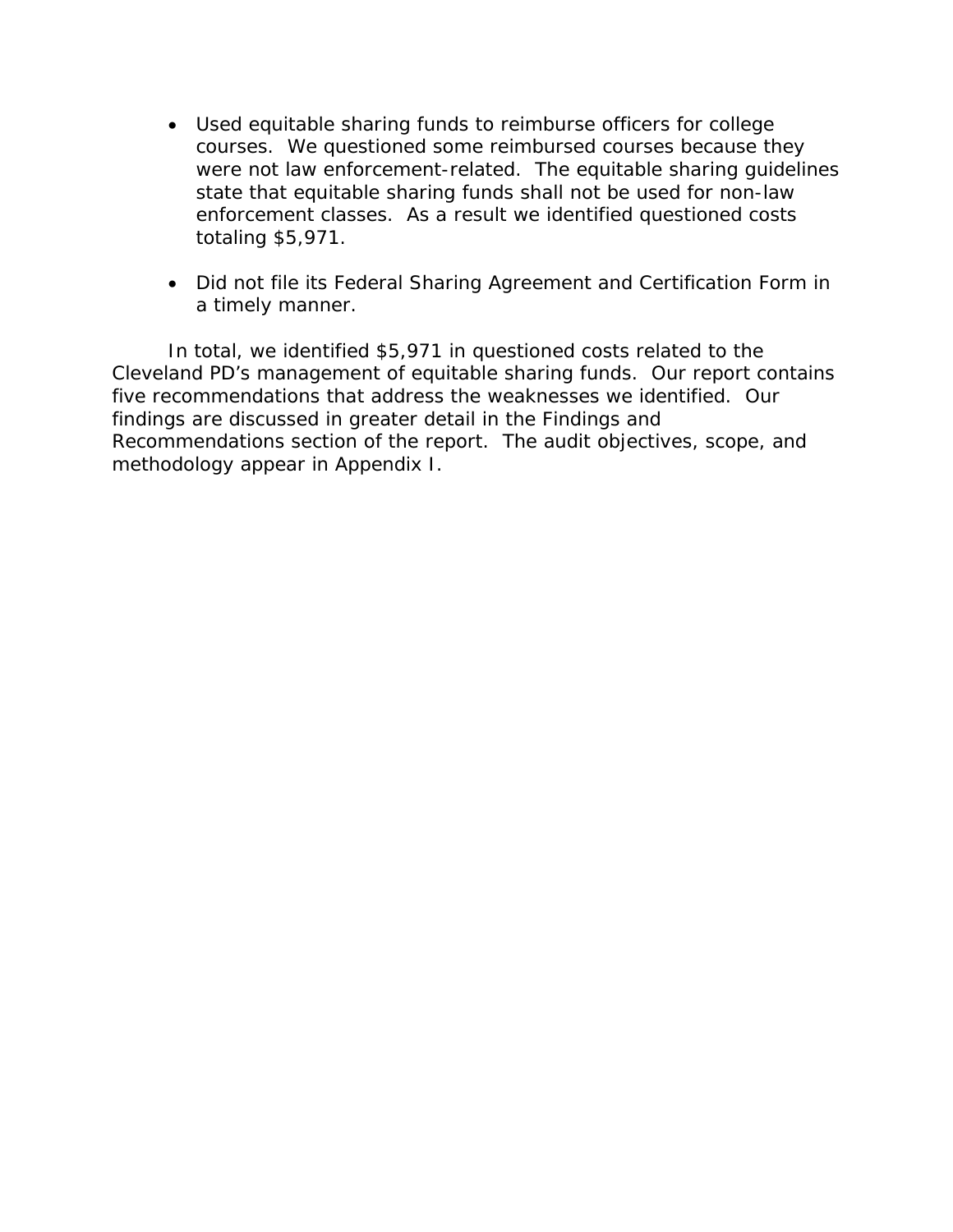# **TABLE OF CONTENTS**

| APPENDIX I - OBJECTIVES, SCOPE, AND METHODOLOGY  9                                                                                      |
|-----------------------------------------------------------------------------------------------------------------------------------------|
| APPENDIX II - SCHEDULE OF DOLLAR-RELATED FINDINGS 11                                                                                    |
|                                                                                                                                         |
| <b>APPENDIX IV - OFFICE OF THE INSPECTOR GENERAL</b><br><b>ANALYSIS AND SUMMARY OF ACTIONS</b><br><b>NECESSARY TO RESOLVE REPORT 14</b> |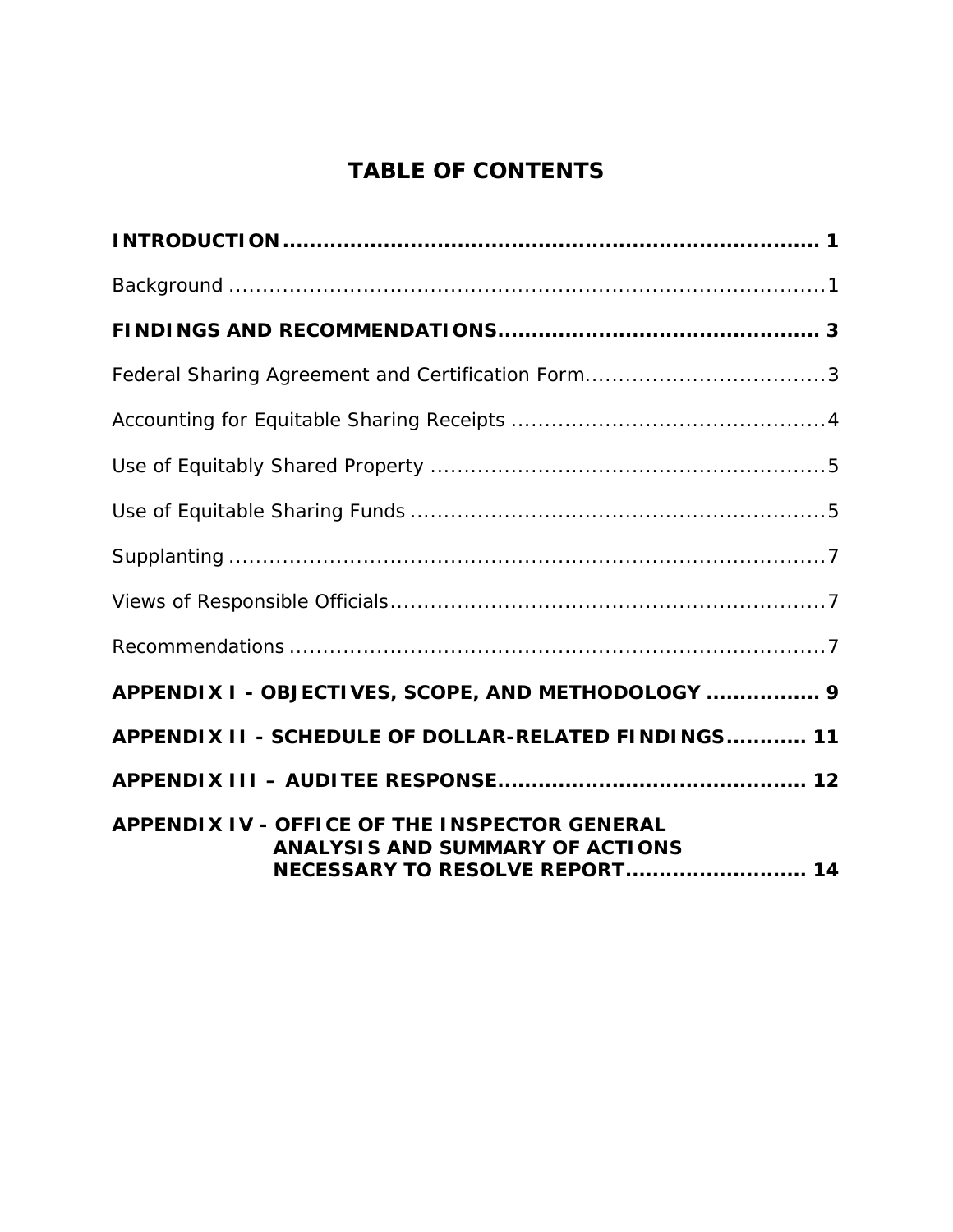## **INTRODUCTION**

 revenues by the Cleveland Police Department (Cleveland PD). The U.S. Department of Justice (DOJ), Office of the Inspector General, Audit Division, has completed an audit of the use of DOJ equitable sharing

 the period of January 1, 2009, through December 31, 2009. During that period, the Cleveland PD was awarded DOJ equitable sharing revenues totaling \$256,496 to support law enforcement operations. The audit covered the Cleveland PD's 2009 fiscal year (FY), specifically

 regulations and guidelines. The objectives of the audit were to assess whether equitably shared cash and property received by the requesting agency were accounted for properly and used for allowable purposes as defined by the applicable

#### **Background**

 criminal activity against our society. Asset forfeiture has the power to The primary mission of the DOJ Asset Forfeiture Program is to employ asset forfeiture powers in a manner that enhances public safety and security. This is accomplished by removing the proceeds of crime and other assets relied upon by criminals and their associates to perpetuate their disrupt or dismantle criminal organizations that would continue to function if we only convicted and incarcerated specific individuals.

 participating directly with DOJ agencies in joint investigations leading to the the agencies' direct participation in the case. The U.S. Department of the Treasury (Treasury) administers a similar equitable sharing program. Our Another purpose of the DOJ Asset Forfeiture Program is to deter crime by depriving criminals of the profit and proceeds from illegal activities. A secondary purpose of the program is to enhance cooperation among federal, state, and local law enforcement agencies by sharing federal forfeiture proceeds through the DOJ equitable sharing program. State and local law enforcement agencies may receive equitable sharing revenues by seizure or forfeiture of property. The amount shared with the state and local law enforcement agencies in joint investigations is based on the degree of audit was limited to equitable sharing revenues received through the DOJ equitable sharing program.

Although several DOJ agencies are involved in various aspects of the seizure, forfeiture, and disposition of equitable sharing revenues, the DOJ Criminal Division, Asset Forfeiture and Money Laundering Section (AFMLS), is responsible for issuing policy statements, implementing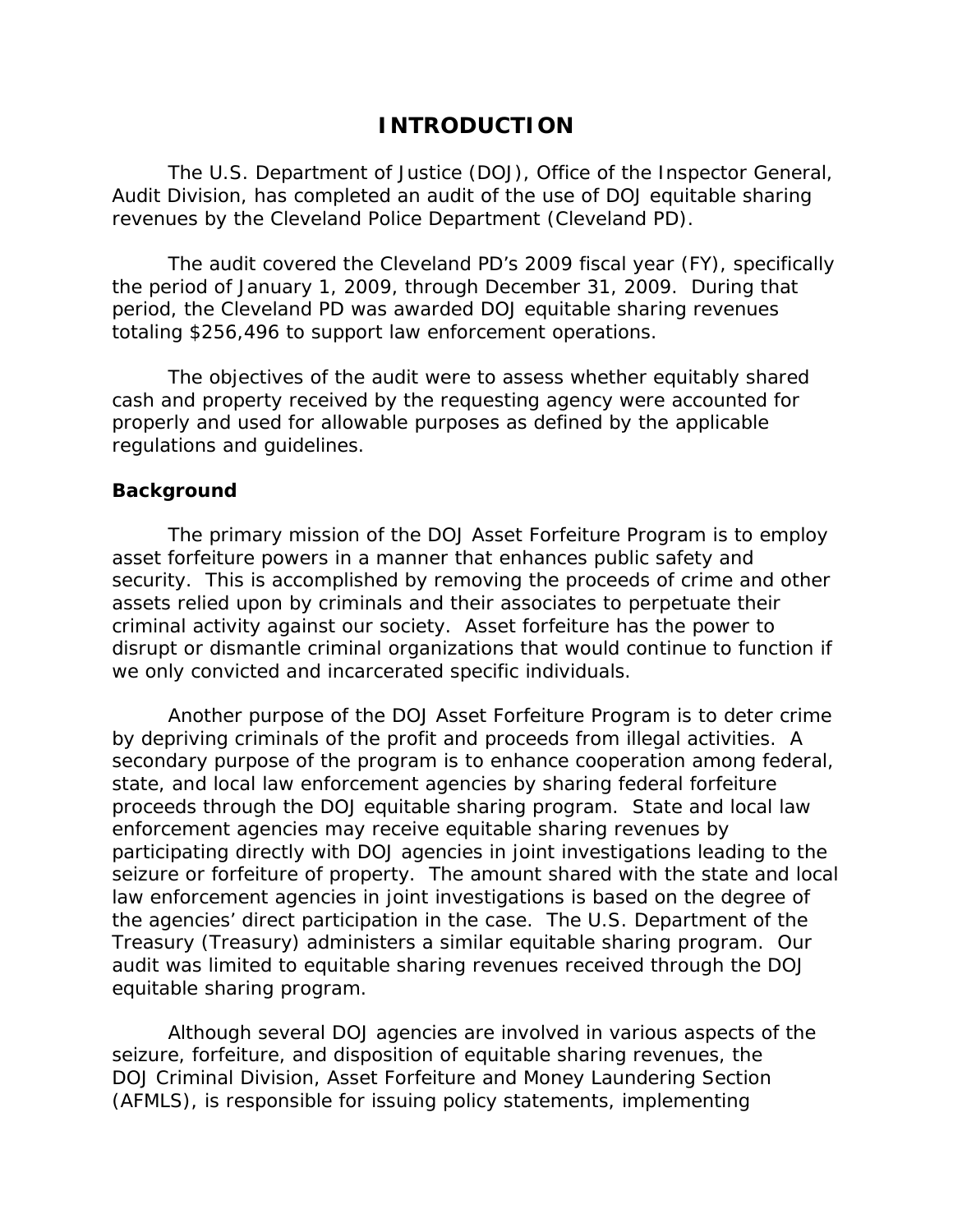funds. Generally, the use of equitable sharing revenues by state and local governing legislation, and monitoring the use of DOJ equitable sharing recipient agencies is limited to law enforcement purposes. However, under certain circumstances, up to 15 percent of equitable sharing revenues may be used for the costs associated with drug abuse treatment, drug and crime prevention education, housing and job skills programs, or other nonprofit community-based programs or activities. This provision requires that all expenditures be made by the law enforcement agency and does not allow for the transfer of cash.

 The Cleveland PD is located in Cleveland, Ohio, which is one of the FY 2009. largest cities in the state. The Cleveland PD's law enforcement budgets were \$174,350,550 in FY 2007; \$176,123,960 in FY 2008; and \$177,992,105 in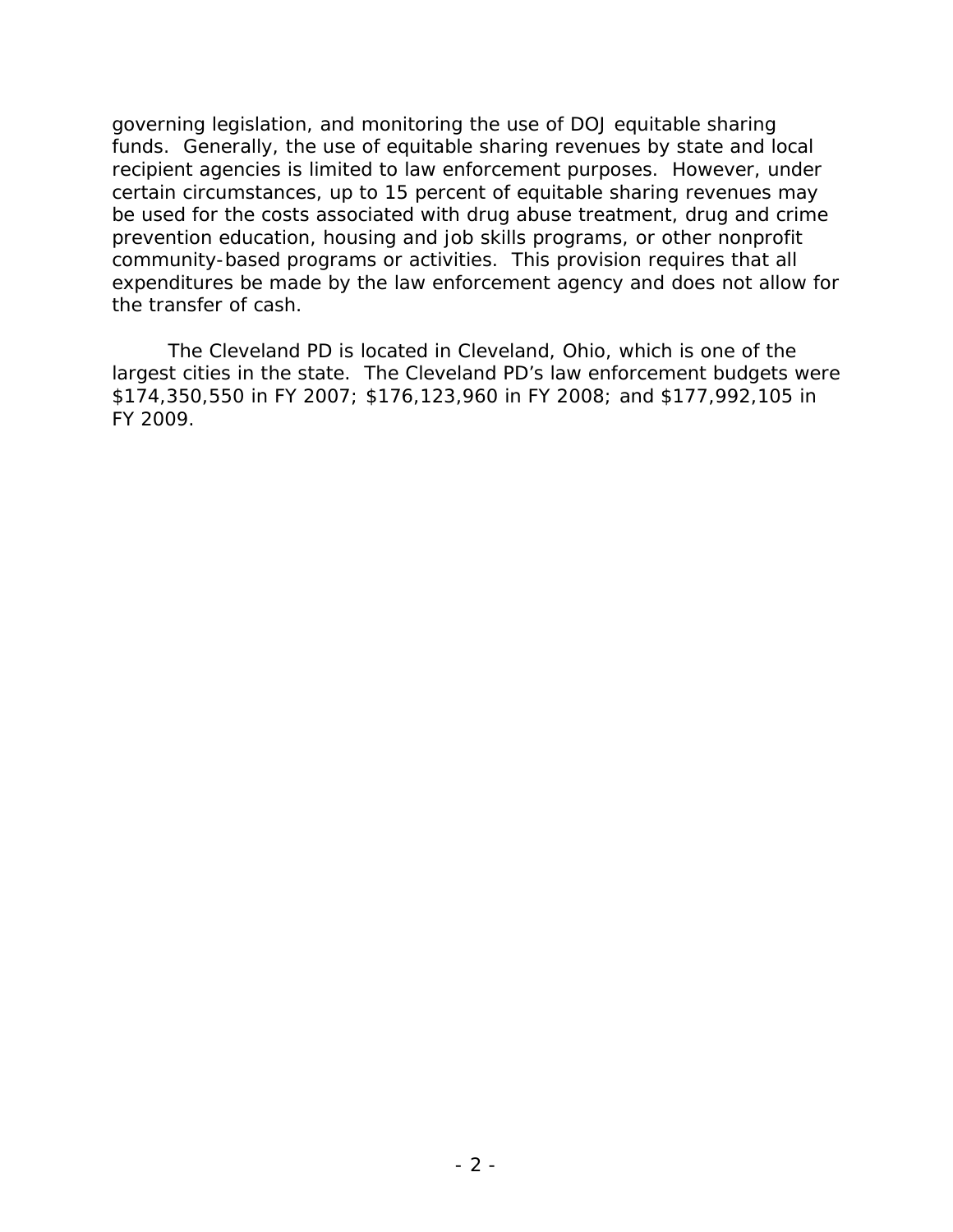# **FINDINGS AND RECOMMENDATIONS**

sharing guidelines related to the tracking and use of funds. equitable sharing funds used for tuition reimbursement. We reimbursements for college courses that were not specifically guidelines. Additionally, we found that the Cleveland PD We found that the Cleveland PD complied with equitable sharing guidelines with respect to accounting for equitable sharing deposits and adhering to non-supplanting requirements. In addition, the Cleveland PD generally complied with equitable However, we identified deficiencies in these two areas as they relate to the Cleveland PD's activities associated specifically with identified \$5,971 in questioned costs associated with related to law enforcement, as required by Equitable Sharing comingled a portion of its DOJ equitable sharing funds with Treasury Department equitable sharing funds, did not correctly report its interest income or the equitable sharing funds it used to fund education accounts on its 2009 Federal Sharing Agreement and Certification Form, and filed its 2009 Federal Sharing Agreement and Certification Form late.

### **Federal Sharing Agreement and Certification Form**

 forfeiture submit a Federal Sharing Agreement and Certification Form. The sharing request. The AFMLS requires that any state or local law enforcement agency that receives forfeited cash, property, or proceeds as a result of a federal submission of this form is a prerequisite for the approval of any equitable sharing request. Noncompliance may result in the denial of the agency's

 agency and a designated official of the local governing body. By signing the enforcement agency will comply with these guidelines and statutes. The Federal Sharing Agreement and Certification Form must be submitted every year within 60 days after the end of the agency's fiscal year regardless of whether funds were received or maintained during the fiscal year. The agreement must be signed by the head of the law enforcement agreement, the signatories agree to be bound by the statutes and guidelines that regulate the equitable sharing program and certify that the law

We tested compliance with the Federal Sharing Agreement and Annual Certification Form requirements to determine if the required form for 2009 was submitted and was complete, accurate, timely, and signed by the appropriate officials. We determined that while the form for FY 2009 was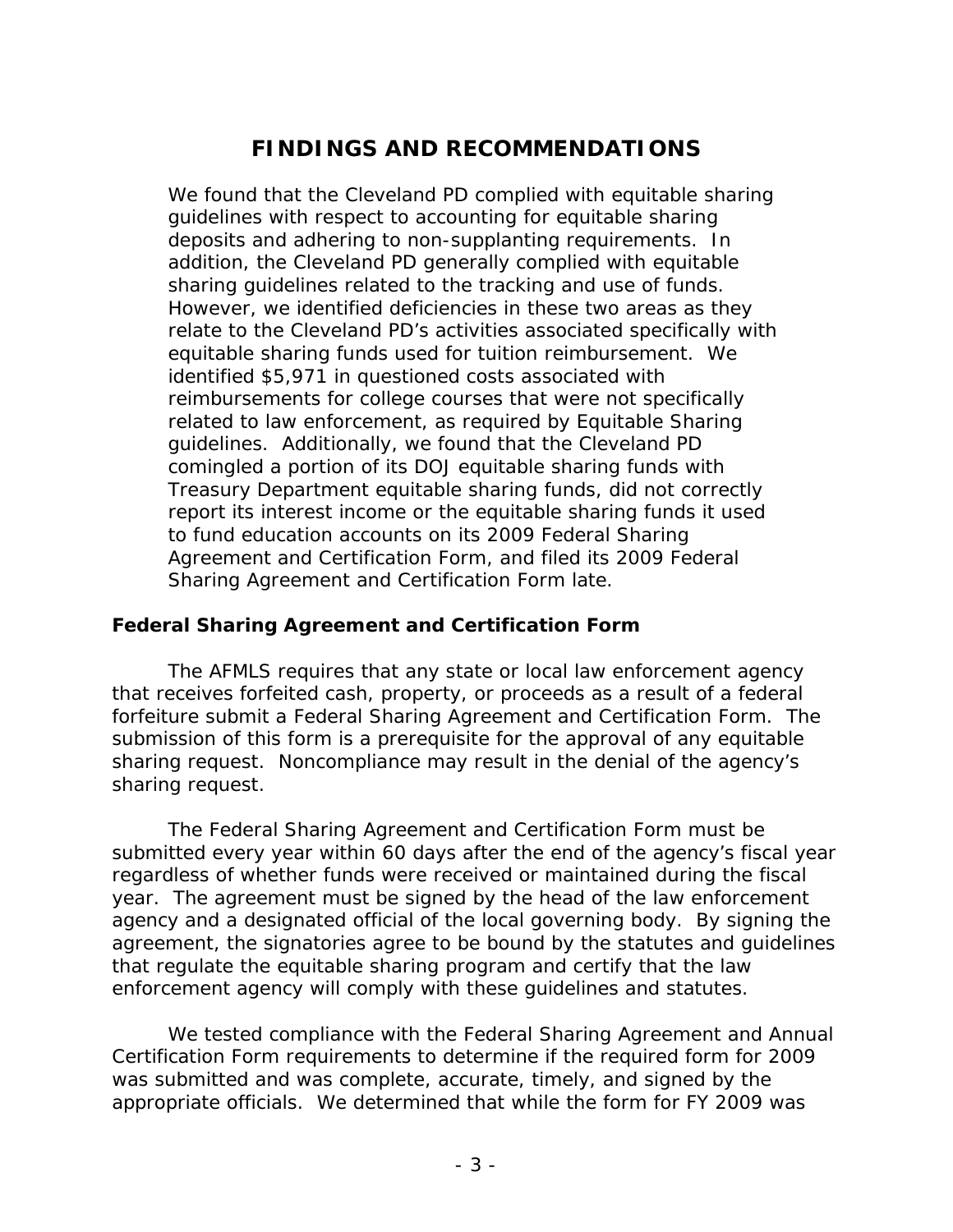5 months late. Additionally, we found that the interest income reported on the form was inaccurate. We determined this occurred because the city of complete and signed by the appropriate officials, it was submitted more than Cleveland, which maintains the accounting records for the Cleveland PD, made errors in the posting of interest income. We found that sometime between January and April 2009 the city recorded in its accounting records the interest income it earned in 2007 and 2008. This interest income should have been posted at the time it was earned and because it was posted in an untimely manner, the accounting records reflected an overstated amount for interest earned. As a result, the interest income reported on the Annual Certification Report for 2009 was incorrect. In addition, we found that, at the time of the audit, no interest income earned in 2009 had been posted to the accounting records.

 Certification Form for 2009. We also found that the Cleveland PD had two education accounts that it funded with equitable sharing receipts. However, the activity from these accounts was not reported on the Federal Sharing Agreement and

## **Accounting for Equitable Sharing Receipts**

 $\overline{a}$ 

 (1994 Equitable Sharing Guide) and the *Guide to Equitable Sharing for State*  shared revenues and property.<sup>[2](#page-7-0)</sup> Additionally, DOJ equitable sharing funds must be accounted for separately from any other funds. We reviewed Both *A Guide to Equitable Sharing of Federally Forfeited Property for State and Local Law Enforcement Agencies,* dated March 1994, *and Local Law Enforcement Agencies*, dated April 2009 (2009 Equitable Sharing Guide), require that all participating state and local law enforcement agencies implement standard accounting procedures to track equitably procedures for reconciling equitable sharing requests against sharing receipts, reconciled the agency's accounting records to DOJ records of equitable sharing funds shared with the agency, and reviewed equitable sharing receipts to determine if the funds were properly accounted for and deposited.

 We determined that the Cleveland PD had 25 receipts of equitable 25 receipts, and we found that the Cleveland PD accurately accounted for all equitably shared revenues received during FY 2009. sharing funds totaling \$256,496 during FY 2009. We reviewed all

<span id="page-7-0"></span> 2 The *1994 Equitable Sharing Guide* was updated and a new guide issued in April 2009. We reviewed the Cleveland PD's equitable sharing activities during the entirety of calendar year 2009, and thus both guides are applicable to this audit.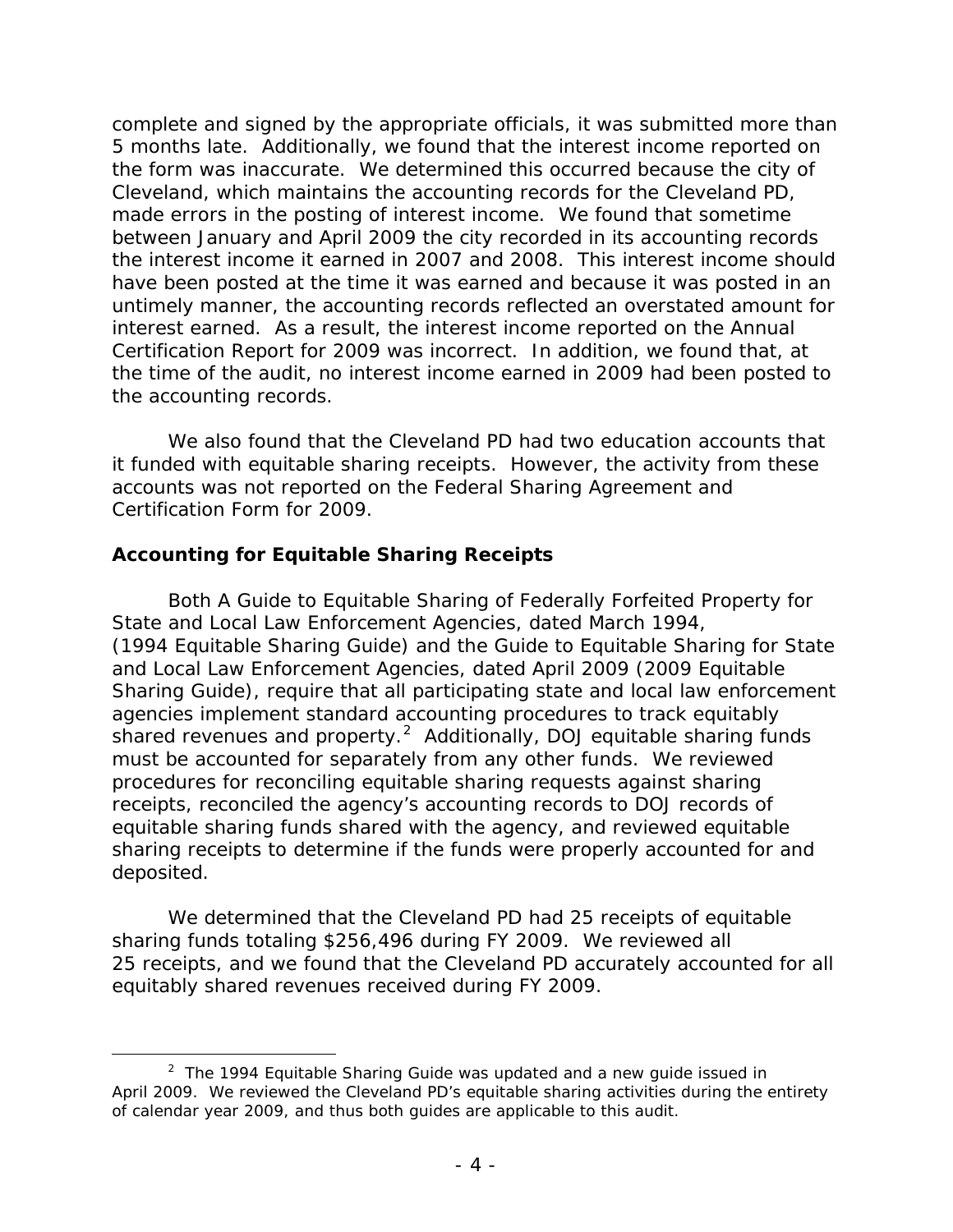for DOJ equitable sharing funds. We found that the Cleveland PD had set up accounts to reimburse officers who took college classes. $3$  However, funding. According to the Equitable Sharing Guides, the agency receiving equitable sharing funds is required to maintain separate accounting records comingled a portion of its DOJ equitable sharing funds and U.S. Treasury equitable sharing funds in its accounting records and could not separately identify them as DOJ or Treasury monies. Specifically, the Cleveland PD had the Cleveland PD maintained both DOJ and Treasury equitable sharing funds in these accounts without separately accounting for the different sources of

## **Use of Equitably Shared Property**

 may be sold. During FY 2009, the Cleveland PD did not receive any forfeited Both Equitable Sharing Guides also require that any forfeited tangible property transferred to a state or local agency for official use must be used for law enforcement purposes only. Further, vehicles and other tangible property transferred for official law enforcement use must be used accordingly for at least 2 years. However, if the property becomes unsuitable for such stated purposes before the end of the 2-year period, it tangible property.

## **Use of Equitable Sharing Funds**

Generally, both Guides require that the use of equitable sharing funds received by state and local agencies be limited to law enforcement purposes. However, under certain circumstances, up to 15 percent of equitable sharing revenues may be used for the costs associated with nonprofit communitybased programs or activities, such as drug abuse treatment, drug and crime prevention education, and housing and job skills programs. Law enforcement agencies can transfer cash to another law enforcement agency.

 During FY 2009, the Cleveland PD expended \$575,036 in DOJ equitable sharing revenues. We judgmentally selected and tested 49 transactions, totaling \$443,269, to determine if the expenditures of DOJ equitable sharing funds were allowable and supported by adequate documentation. We determined that in general, transactions were supported by adequate documentation, items were used for law enforcement purposes, and the expenditures were allowable and in accordance with the guidelines.

<span id="page-8-0"></span> $\overline{a}$  $3$  According to an agreement between the Cleveland PD and its employee union, the Cleveland PD set aside 4 percent of its DOJ equitable sharing funds for tuition reimbursement and equally divided those funds into two accounts - one account for supervisors and a separate account for patrolmen.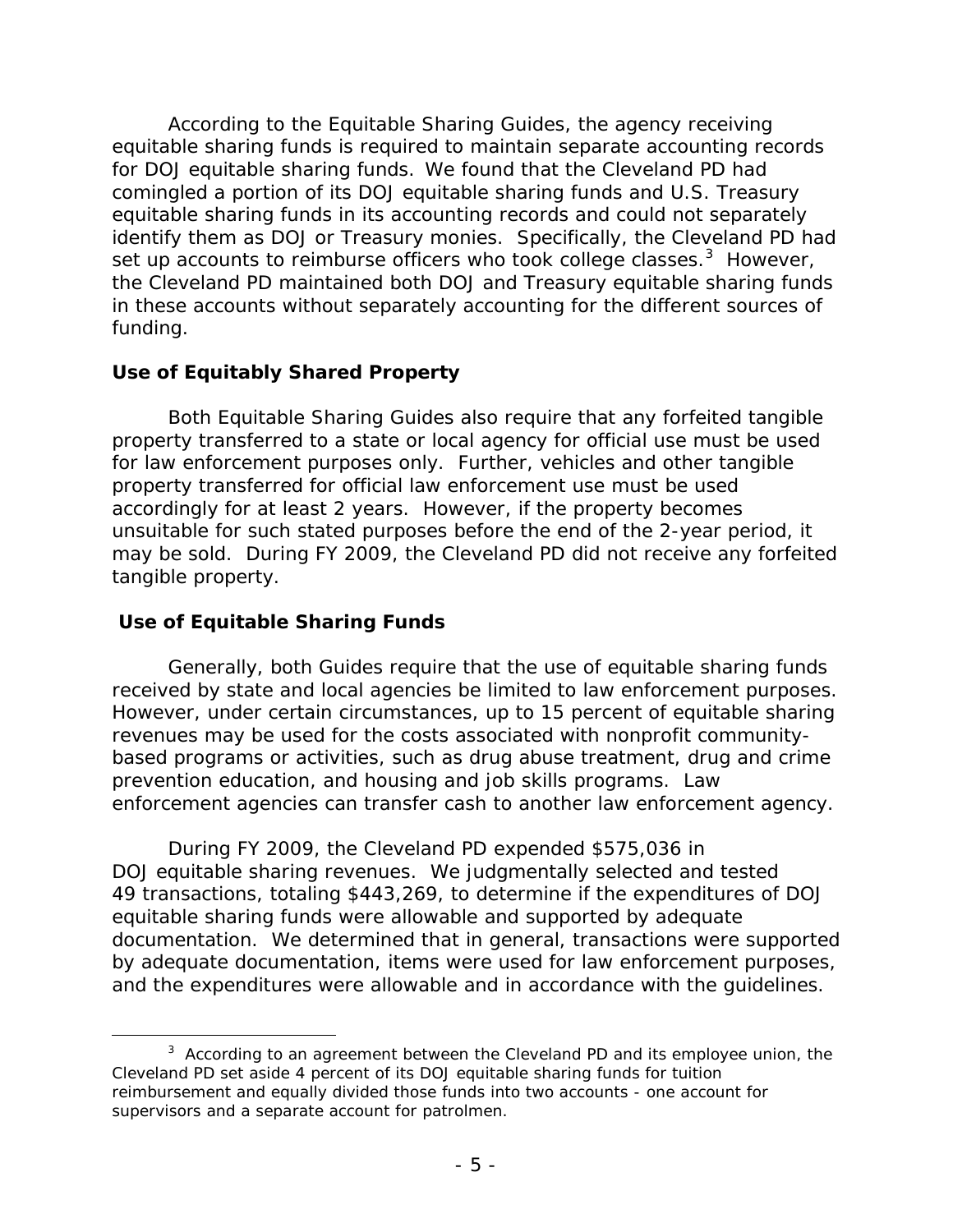employees for college coursework. According to the Equitable Sharing is intended to result in further seizures and forfeitures. Further, the training necessary to perform official law enforcement duties. However, we identified an issue related to the Cleveland PD's aforementioned practice of using equitable sharing funds to reimburse Guide*,* equitable sharing funds can be used for law enforcement training that of law enforcement support personnel is permitted in any area that is

 necessary to perform official law enforcement duties. We found that in FY 2009 the Cleveland PD expended \$35,385 in colleges and universities. Of this total amount, we initially identified \$9,961 equitable sharing funds to reimburse its employees for courses taken at local in equitable sharing funds used to reimburse officers for classes not related to law enforcement activities. A listing of these courses and their associated costs is found in the following table.

| $\mathbf{Class}^4$                      | Amount     |
|-----------------------------------------|------------|
| Principles of Economics I               | 1,632.00   |
| English 1020                            | 241.62     |
| English 1010                            | 241.62     |
| Psychology of Motivation                | 1,320.00   |
| <b>Business Strategies</b>              | 322.16     |
| Principles of Economics II              | 2,176.00   |
| <b>Foundation Quantitative Literacy</b> | 230.00     |
| Principles of Microeconomics            | 322.16     |
| Beginning Algebra                       | 322.16     |
| <b>Contemporary Urban Studies</b>       | 1,350.00   |
| Religion 2050                           | 241.62     |
| <b>CHN 201</b>                          | 1,320.00   |
| <b>Office Management</b>                | 241.62     |
| <b>Total</b>                            | \$9,960.96 |

#### **Classes Paid for by the Cleveland PD Initial List of Non-Law Enforcement-Related Using Equitable Sharing Funds**

Source: Cleveland Police Department records

 $\overline{a}$ 

 towards college degrees. In previous correspondence with the OIG, the tuition reimbursement, but may be used to pay tuition for law enforcement courses. courses.<br>
4 At the time of our audit, the Cleveland PD was unable to provide us with the full<br>
<sup>4</sup> At the time of our audit, the Cleveland PD was unable to provide us with the full According to documentation provided to support these expenditures, the Cleveland PD approved these courses because the officers were working AFMLS advised that equitable sharing funds may not be used for general

<span id="page-9-0"></span> title of one course, "CHN 201."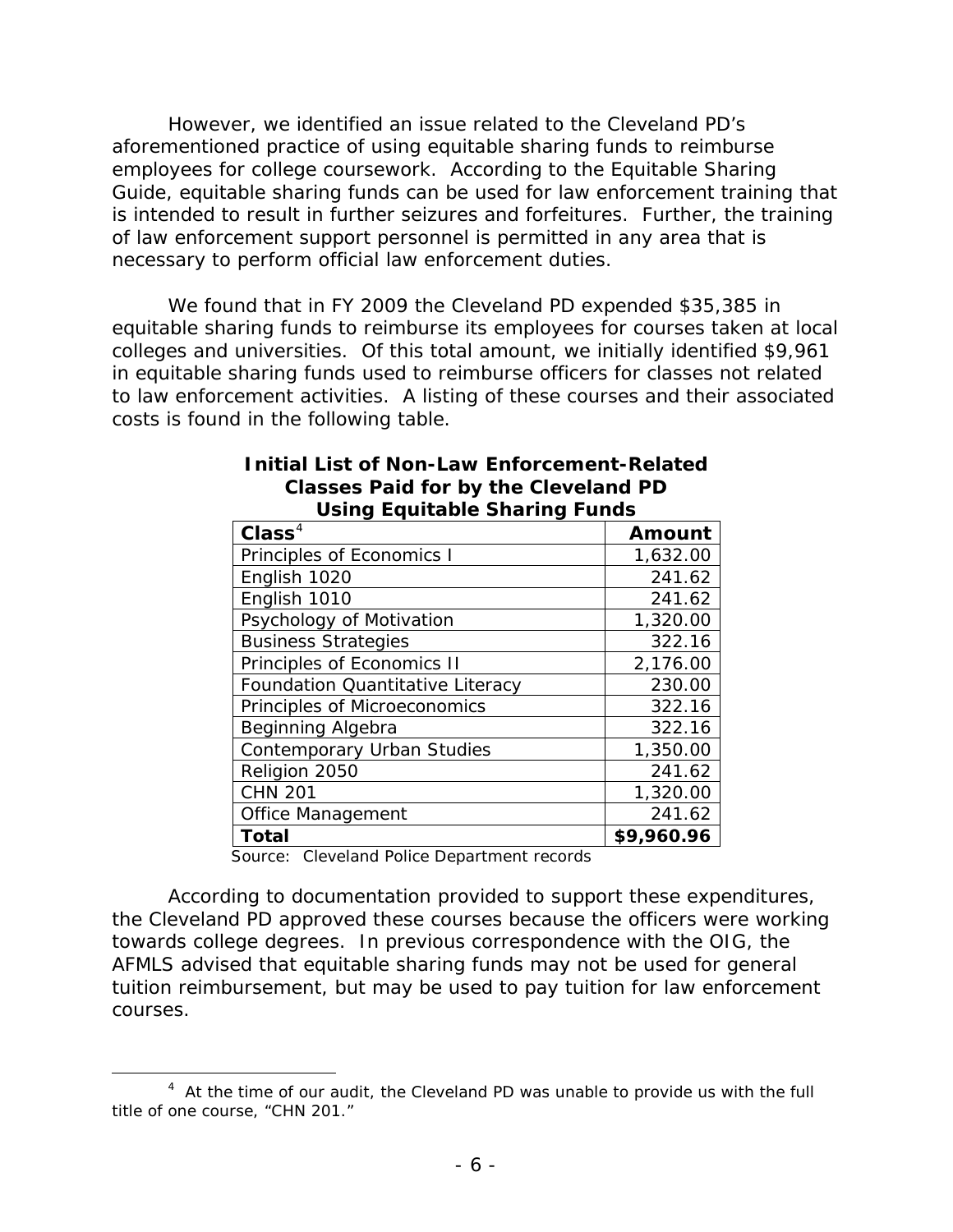Based on the Cleveland PD's response to the draft report, we requested and were provided additional documentation to support the Cleveland PD's justification for using equitable sharing funds to pay for some of the classes that we initially questioned. Based on our additional review, we determined that Psychology of Motivation (\$1,320), Contemporary Urban Studies (\$1,350), and CHN 201 (a Chinese language course costing \$1,320) were allowable. After deducting the costs associated with these courses, we are questioning as unallowable a total of \$5,971 used for non-law enforcement college courses.

## **Supplanting**

Pursuant to both the 1994 and 2009 Equitable Sharing Guides, equitable sharing revenues must be used to increase or supplement the resources of the receiving state or local law enforcement agency. Equitably shared funds shall not be used to replace or supplant the resources of the recipient. To test whether equitable sharing funds were used to supplement rather than supplant local funding, we interviewed a local official and reviewed the agency's local budgets for FYs 2007, 2008, and 2009.

 Cleveland PD was using equitable sharing funds to supplant local funding. Overall funding for the Cleveland PD increased from \$174.3 million in Based on the results of our interview and our review of the city of Cleveland's budget documents, we did not find any indications that the FY 2007 to \$177.9 million in FY 2009.

## **Views of Responsible Officials**

 We discussed the results of our review with Cleveland PD officials issues has been included in the appropriate sections of the report. throughout the audit and at a formal exit conference. Their input on specific

### **Recommendations**

We recommend that the Criminal Division:

- 1. Direct the Cleveland PD to establish procedures to ensure that Equitable Sharing Agreements and Certifications are filed in a timely manner.
- 2. Ensure that the Cleveland PD accurately records and reports interest income and other activity.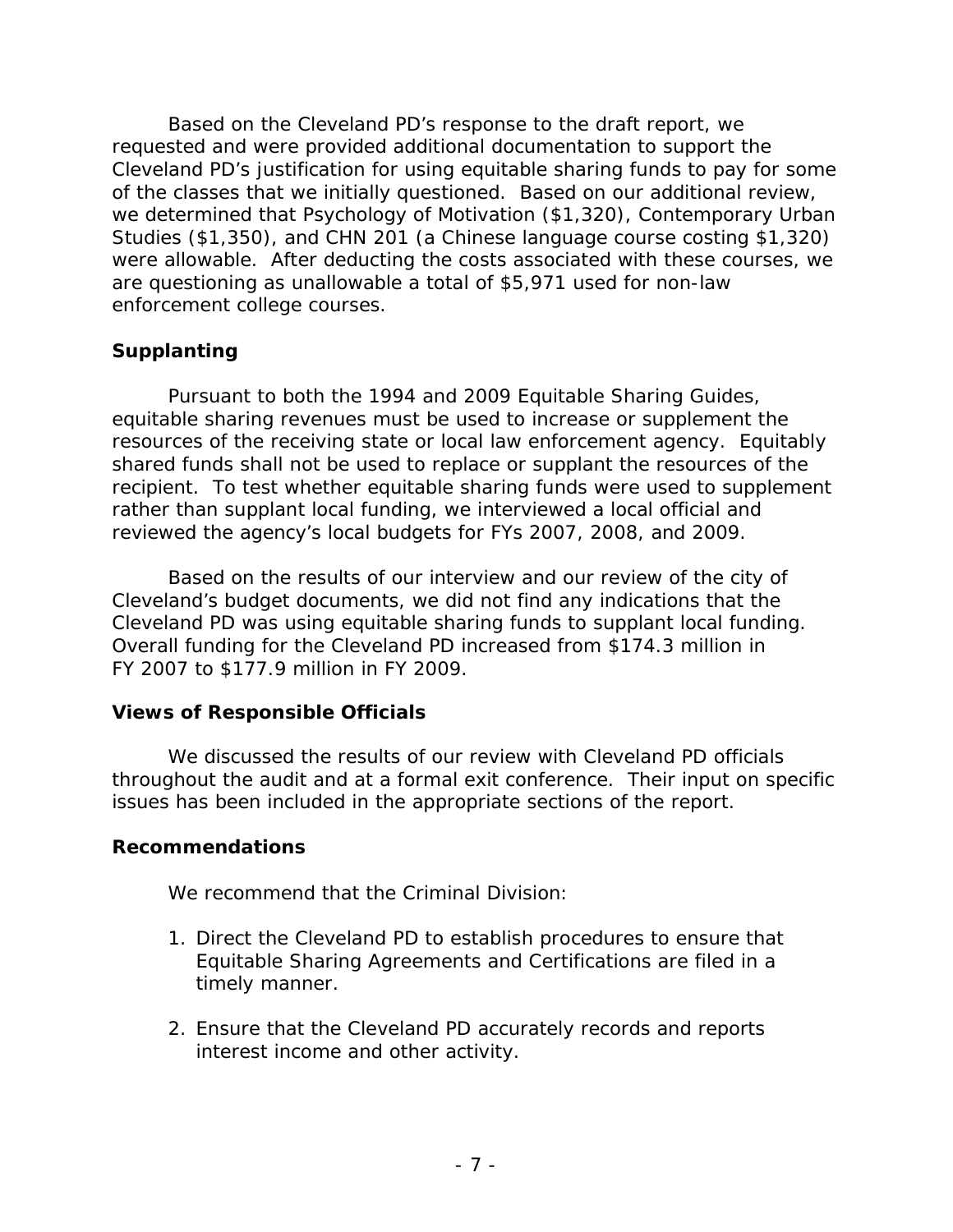- 3. Direct the Cleveland PD to file a corrected Equitable Sharing Agreement and Certification Report for 2009.
- equitable sharing in order to accurately support the financial activity 4. Direct the Cleveland PD to separately account for DOJ and Treasury equitable sharing funds and correct the DOJ accounting records for reported on the 2009 Equitable Sharing Agreement and Certification report.
- 5. Require that the Cleveland PD remedy the \$5,971 in questioned costs related to non-law enforcement-related college courses taken by Cleveland PD personnel.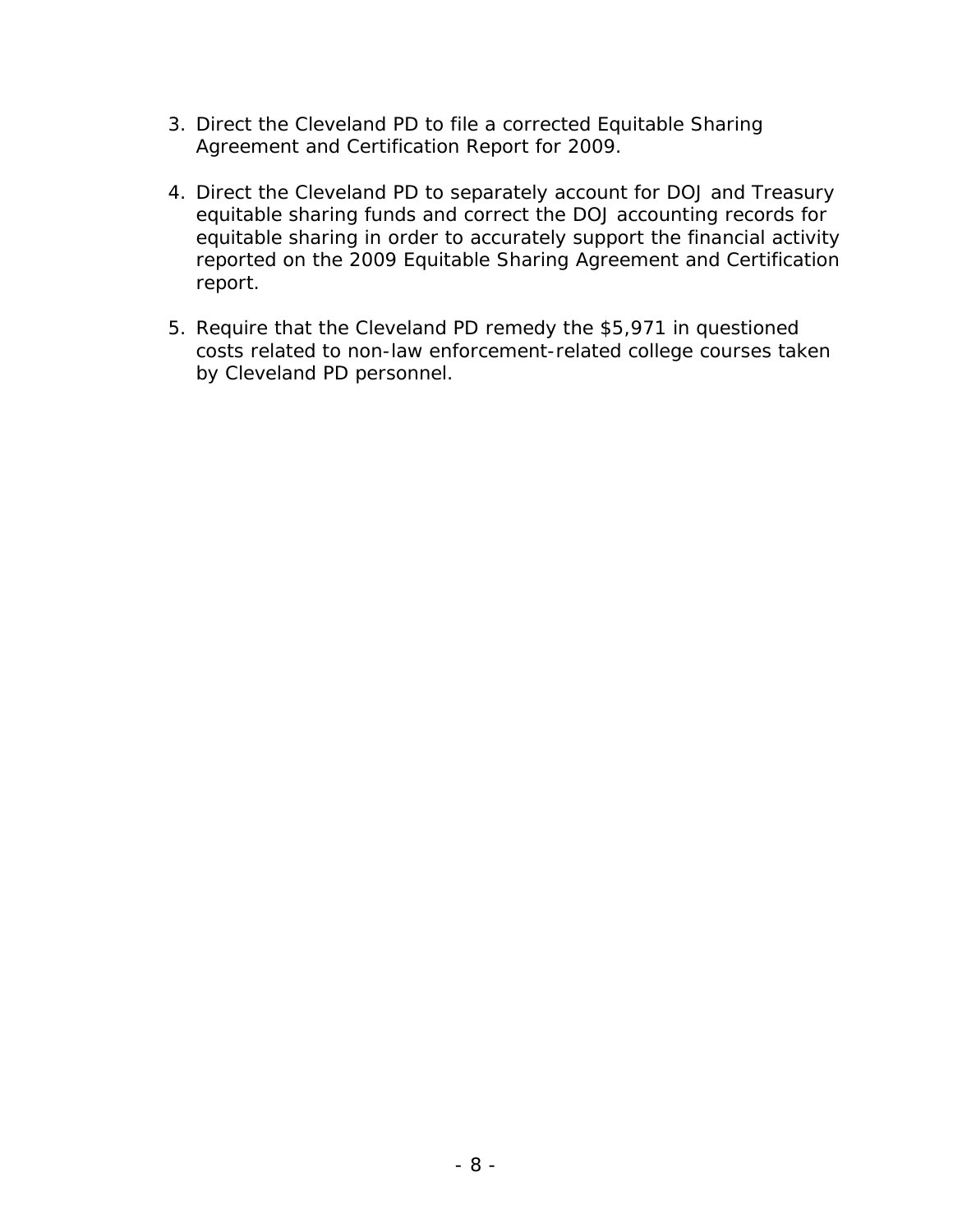# **OBJECTIVES, SCOPE, AND METHODOLOGY**

 audit objectives. We believe that the evidence obtained provides a reasonable basis for our findings and conclusions based on our audit We conducted this performance audit in accordance with generally accepted government auditing standards. Those standards require that we plan and perform the audit to obtain sufficient, appropriate evidence to provide a reasonable basis for our findings and conclusions based on our objectives.

to be the most important conditions of the DOJ equitable sharing program. The objectives of the audit were to assess whether equitably shared cash and property received by the requesting agency were accounted for properly and used for allowable purposes as defined by the applicable regulations and guidelines. We tested compliance with what we considered We reviewed laws, regulations, and guidelines governing the accounting for and use of DOJ equitable sharing receipts, including:

- • *A Guide to Equitable Sharing of Federally Forfeited Property for State and Local Law Enforcement Agencies*, dated March 1994;
- March 1998; and • *Addendum to A Guide to Equitable Sharing of Federally Forfeited Property for State and Local Law Enforcement Agencies*, dated
- • *Guide to Equitable Sharing for State and Local Law Enforcement*  Agencies, dated April 2009.

Unless otherwise stated in our report, the criteria we audit against are contained in these documents.

#### **Scope and Methodology**

 December 31, 2009. We performed audit work mainly at Cleveland PD the Cleveland PD. Our audit concentrated on, but was not limited to, equitable sharing receipts received by the Cleveland PD from January 1, 2009, through headquarters located in Cleveland, Ohio. We interviewed Cleveland PD officials and examined records of federal asset forfeiture revenues and expenditures of DOJ equitable sharing revenues and property received by

During FY 2008, there were 25 receipts totaling \$256,496, and we tested all of them. During FY 2009, there were 80 disbursements totaling \$575,036. We selected 49 disbursements, totaling \$443,269, for testing.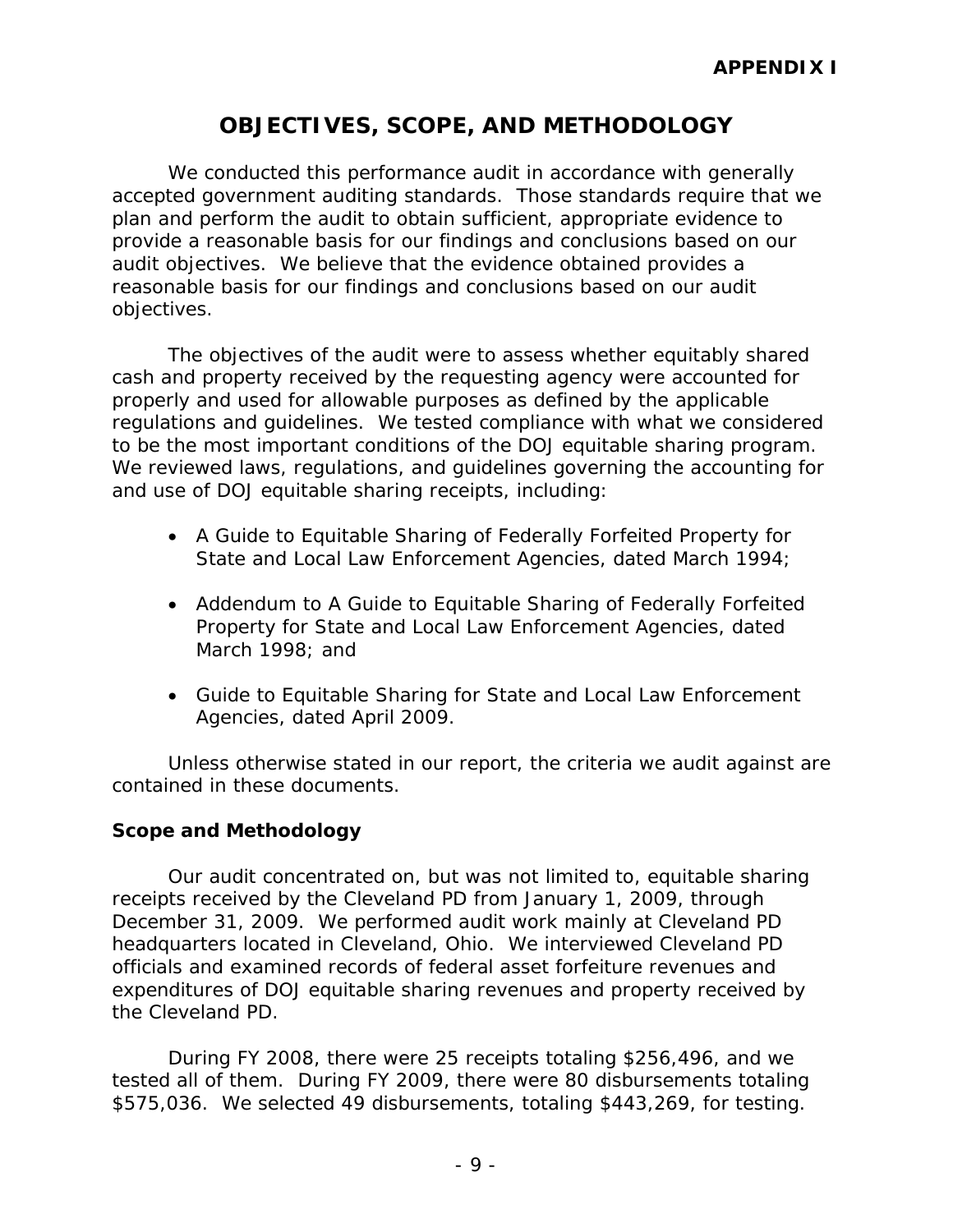cost categories. This non-statistical sample design does not allow projection Judgmental sampling design was applied to obtain broad exposure to numerous facets of the disbursements reviewed, such as dollar amounts and of the test results to all disbursements.

 We relied on computer-generated data contained in the DOJ recommendations included in this report are valid. Consolidated Asset Tracking System (CATS) for determining equitably shared revenues and property awarded to the Cleveland PD during the audit period. We did not establish the reliability of the data contained in the CATS system as a whole. However, when the data used is viewed in context with other available evidence, we believe the opinions, conclusions, and

 established and used by the Cleveland PD over DOJ equitable sharing regulations for the city of Cleveland as a whole. In planning and performing our audit, we considered internal controls receipts to accomplish our audit objectives. We did not assess the reliability of the Cleveland PD financial management system or internal controls of that system or otherwise assess internal controls and compliance with laws and

 no control weaknesses or significant noncompliance issues related Our audit included an evaluation of the Cleveland PD, a unit of the city of Cleveland, which was included in a citywide audit conducted by The Auditor of State's Office. The results of this audit were reported in the Single Audit Report that accompanied the Comprehensive Annual Financial Report for the year ended December 31, 2008. The Single Audit Report was prepared under the provisions of Office of Management and Budget Circular A-133. We reviewed the independent auditor's assessment, which disclosed specifically to the Cleveland PD.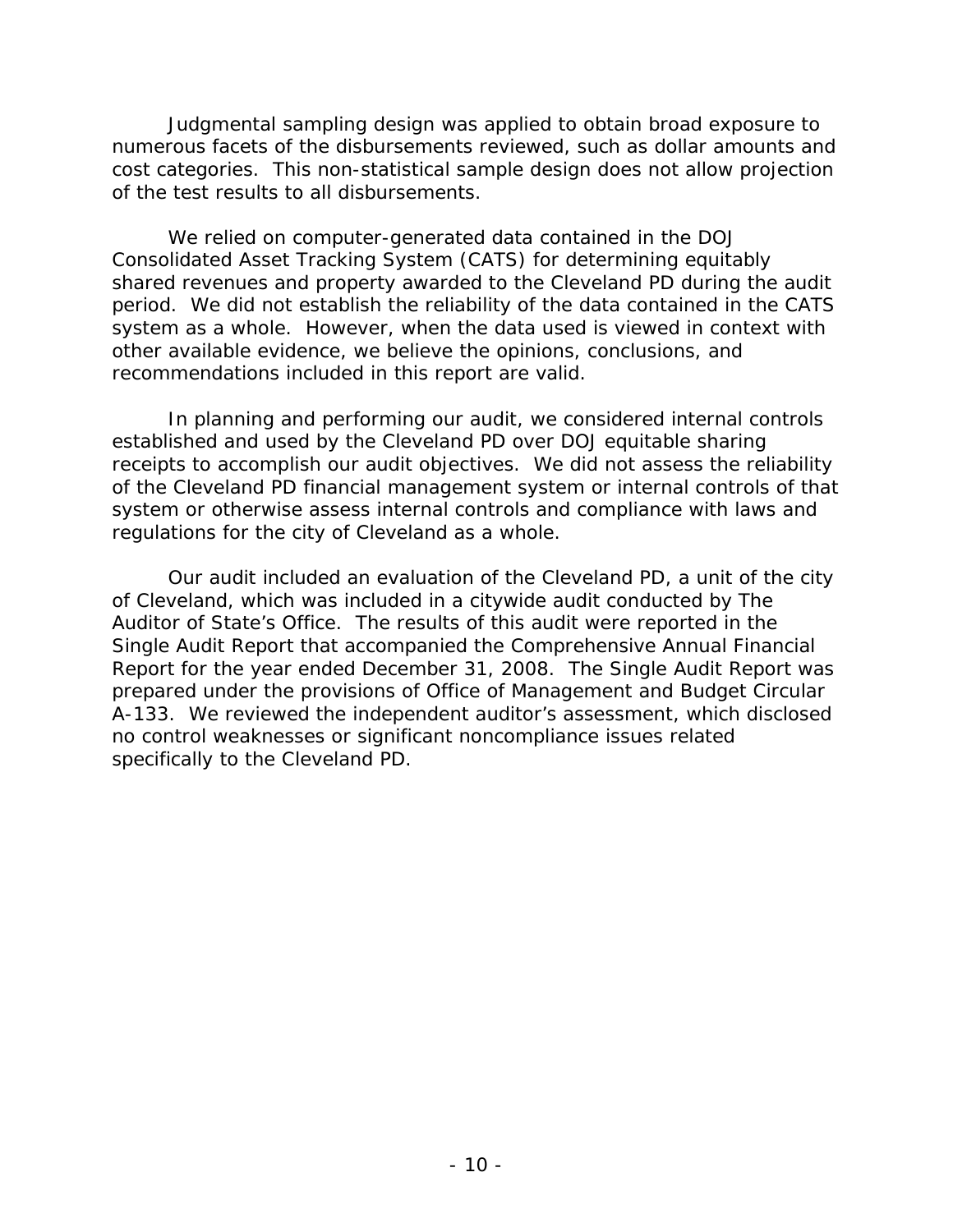# **SCHEDULE OF DOLLAR-RELATED FINDINGS**

| <b>QUESTIONED COSTS</b>              | <b>AMOUNT</b> | <b>PAGE</b> |
|--------------------------------------|---------------|-------------|
| Unallowable Expenditures             | 5,971         |             |
| <b>TOTAL QUESTIONED COSTS</b>        | \$5,971       |             |
| <b>TOTAL DOLLAR-RELATED FINDINGS</b> | \$5,971       |             |

\_\_\_\_\_\_\_\_\_\_\_\_\_\_\_\_\_\_\_\_

 *Questioned Costs* are expenditures that do not comply with legal, regulatory, or contractual requirements, or are not supported by adequate documentation at the time of the audit, or are unnecessary or unreasonable. Questioned costs may be remedied by offset, waiver, recovery of funds, or the provision of supporting documentation.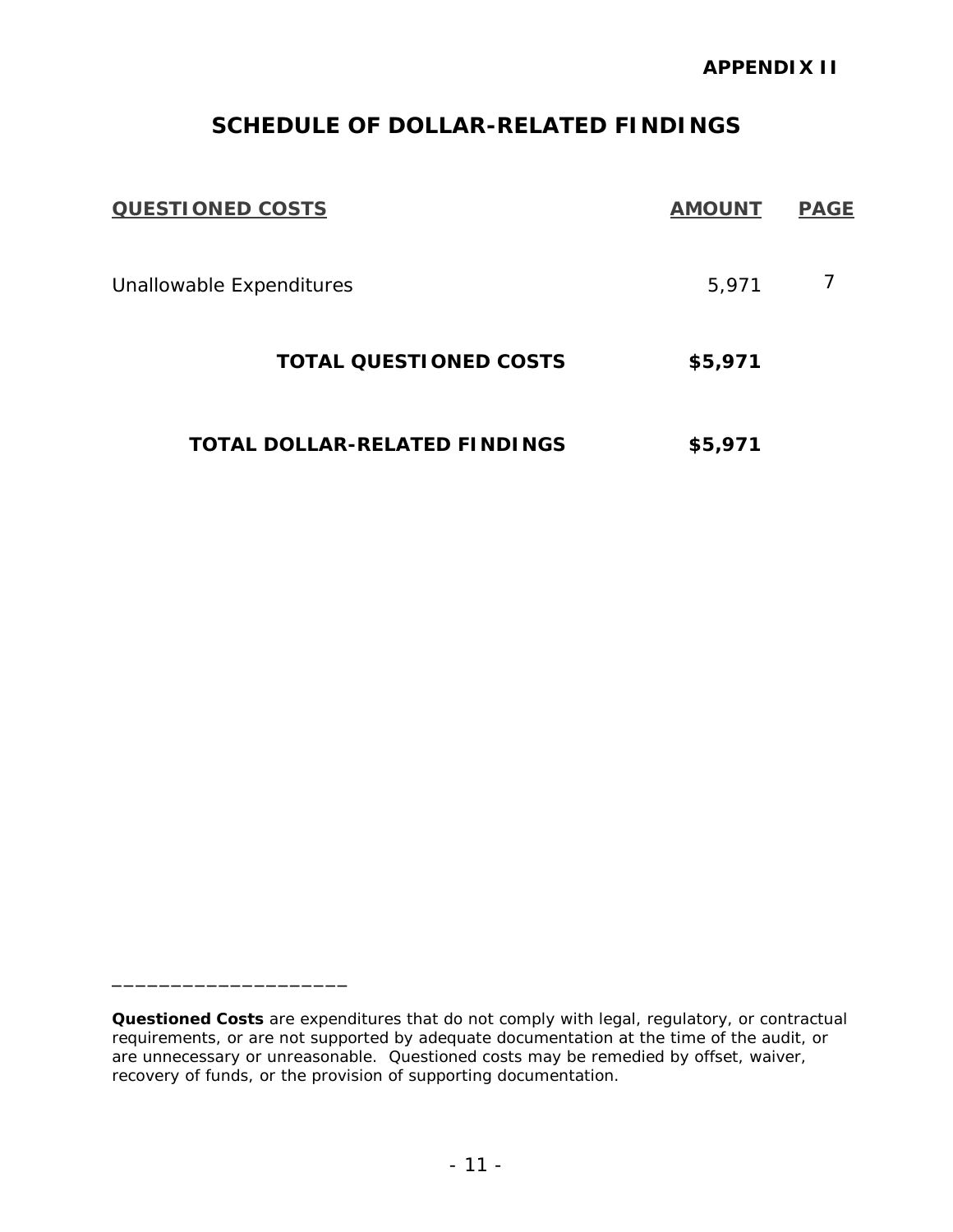# **AUDITEE RESPONSE**



City of Cleveland<br>Frank G. Jackson, Mayor Frank G. Jackson, Mayor<br>Department of Public Safety

n<br>Division of Police<br>Michael McGrath, Chief<br>1300 Ontario Street Cleveland, Ohio 44113-1648 216/623-5005 · Fax: 216/623-5584

Apri120,2011

Carol S. Taraszka Regional Audit Manager U.S. Department of Justice Officc of the Inspector General Chicago Regional Audit Office 500 West Madison Street, Suite 1121 Chicago, Illinois 60661

Dear Ms. Taraszka:

The Cleveland Division of Police (CPO) has reviewed the draft audit repon on the Use of Equitable Sharing Funds involving our Division for the year 2009. The audit concluded that CPD substantively complied with the equitable sharing revenue reporting. However, some weaknesses were identified. The Division has analyzed the weaknesses and offers the following response and/or appeals.

Recommendations:

1. Establish procedures to ensure that Equitable Sharing Agreements and Certifications are filed in a timely manner:

Response: The Division of Police will establish procedures to ensure thai reports are filed in a timely manner by analyzing and addressing issues quarterly related to reconciling the fmal report.

2. Ensure that the Cleveland Division of Police accurately records and reports interest income and otber activity.

Response: The Cleveland Division of Police will ensure that interest reports will be accurately reported by setting up separate interest reports for the Justice Department and the Treasury Department.

3. Direct the Cleveland Division of Police to file a corrected Equitable Sharing Agreement and Certification Report for 2009.

Response: The Cleveland Division of Police will file a corrected report after receiving a final determination for recommendation #5.

4. Direct the Cleveland Division of Police to separately account for DOJ and Treasury equitable sharing funds and correct the DOJ accounting records for equitable sharing in order to accurately support tbe financial activity reported on the 2009 Equitable Sharing Agreement and Certification report.

Response: The Cleveland Division of Police will create two new accounts in Treasury for the two different labor unions and will reconcile the accounting records once the accounts are established.

An Equal Opportunity Employer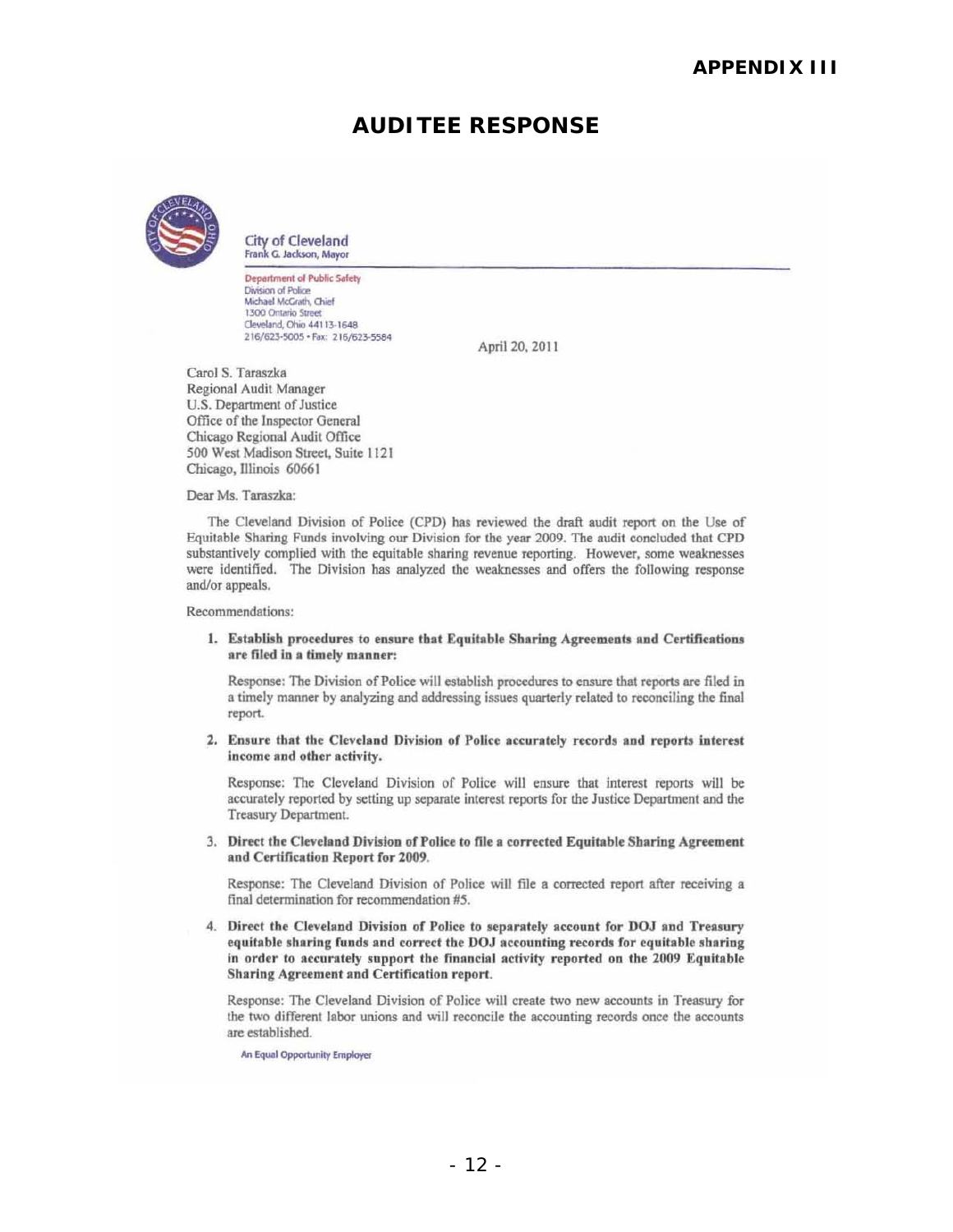#### 5. Require that the Cleveland Division of Police remedy the \$9,961.00 in unallowable costs related to non-law enforcement-related college courses taken by CPD personnel.

Response: In our own review of the reimbursed classes, we find that several classes have a direct benefit and correlation to the performance of an officer's official duties. For example: a police officer's ability to sharply conununicate thoughts and recount events in writing is an absolutely essential core policing skill. The skills necessary to effect the proper use of force pales in comparison to the skills necessary to articulate the justification of the application of that force. It is because of the intense scrutiny that police officers' written reports receive that we encourage any coursework that hones an officer's reading and writing skills. The English Courses that were coursework that hones an officer's reading and writing skills. reimbursed were classes in the study of and practices in principles of good writing with emphasis on reading comprehension and analytical writing. Other classes that were reimbursed that on their face appear to be non-law enforcement related were Chinese language classes. The police supervisor who took these classes works in a district where the majority of our Chinese population resides in Cleveland. Learning their language and culture only enhances the Division of Police's ability to interact with a culture that is hesitant to call the police due to culture barriers. In fact, we cite this as an example (as part of a separate DOJ inquiry) as proof of our efforts to increase our accessibility to Limited English Proficiency (LEP) persons. A final example is the reimbursement of a class entitled Office Management. A supervisor who is in charge of an office attended this class. Managing an office and its staff, managing work flow, dealing with human resource dynamics are an integral part of the daily duties of any supervisor tasked with running an office. In addition, classes such as Contemporary Urban Issues and Psychology of Motivation fall well within career related guidelines, as we believe that such classes support our central mission of understanding and relating to our core constituency and creating a work force that can carry out that mission.

Regarding other classes that were reimbursed. members take these classes in preparation for future specialized assignments such as Financial Crimes. While a History course on Scandinavian rulers is not law enforcement related, another course on the History of Civil Rights in the US very well should be. The same can be said for certain Sociology classes. Also, as we maintain a full time Police Academy, we want to encourage our current and future instructors to take Education related college courses. While it would be easier to simply adhere to bright line rules on what constitutes a law enforcement related class, we wish to maintain the flexibility necessary to create and maintain the best and brightest officers that we can.

As our only intent in approving these classes was to adhere to our goal of continually improving our workforce; the Cleveland Division of Police requests a waiver for reimbursing the costs of the classes in question. The classes were approved in good faith based on the highest ideals of policing and service to our community.

Be that as it may, CPO stands ready to review and revise our General Police Order concerning tuition reimbursement as necessary. The Cleveland Division of Police wants to thank you for your assistance and guidance. We strive for continual improvement and we look forward to working with you to make us an even better organization.

Sincerely,

Michael Mc Geath

Michael McGrath, Chief Division of Police

cc: U.S. Department of Justice, Criminal Division Martin L. Flask, Director, Public Safety File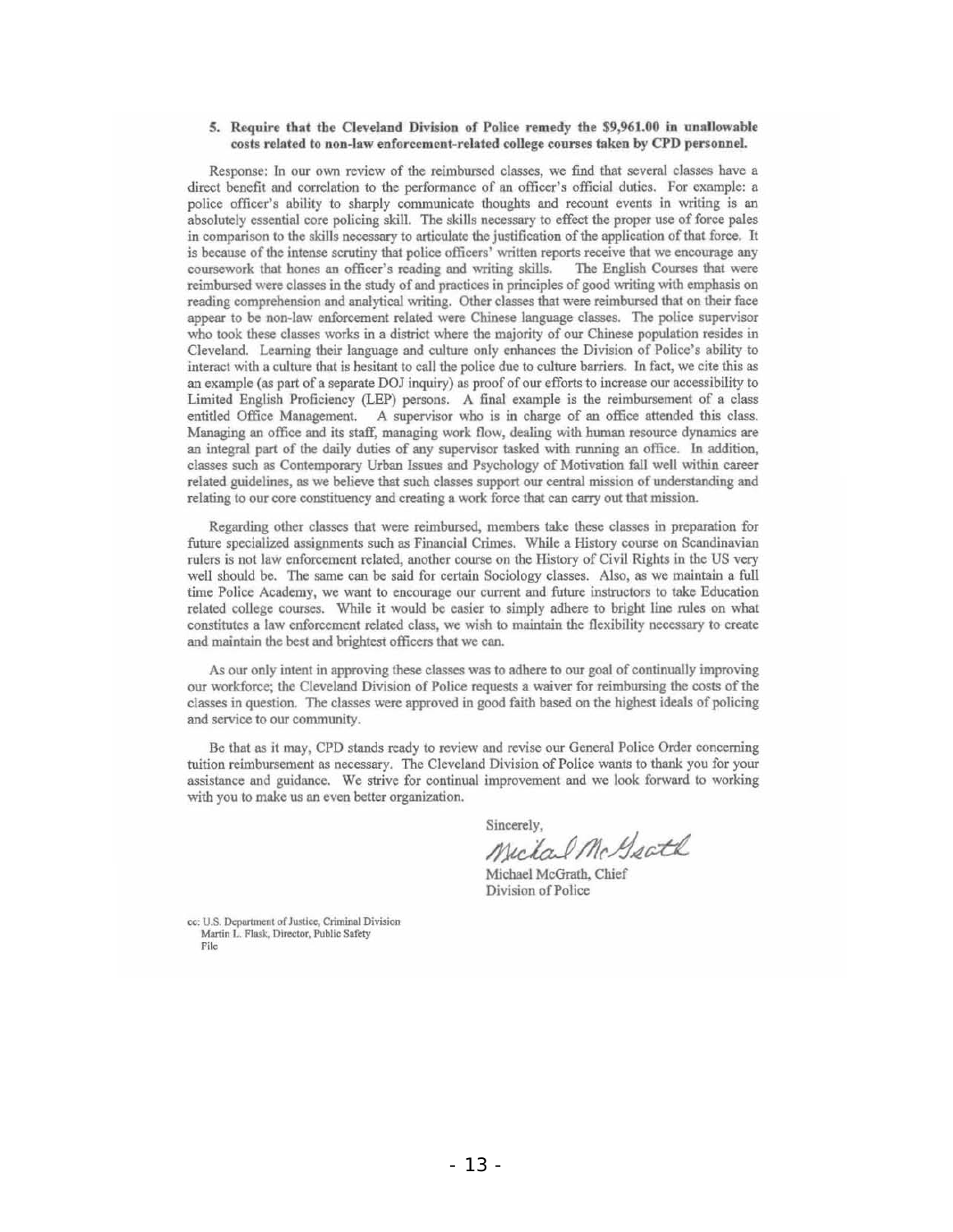# **OFFICE OF THE INSPECTOR GENERAL ANALYSIS AND SUMMARY OF ACTIONS NECESSARY TO RESOLVE REPORT**

The Department of Justice Office of the Inspector General (OIG) provided a draft of this audit report to the Criminal Division and the Cleveland Police Department. We incorporated the Cleveland Police Department's response as Appendix III of this final report. However, the audit recommendations are unresolved because the Criminal Division declined to provide comments on the draft report. The following provides the OIG analysis of the Cleveland Police Department's response and a summary of actions necessary to resolve each report recommendation.

### **Recommendation Number**

 $1<sup>1</sup>$ **Unresolved.** The Cleveland Police Department concurred with our recommendation to ensure that Equitable Sharing Agreements and Certifications are filed in a timely manner.

 However, this recommendation is unresolved because the Criminal on corrective action planned to address the recommendation. Division did not respond to the draft report. This recommendation can be resolved once the OIG and the Criminal Division reach agreement

2. **Unresolved.** The Cleveland Police Department concurred with our recommendation to ensure that it accurately records and reports interest income and other activity.

 However, this recommendation is unresolved because the Criminal Division did not respond to the draft report. This recommendation can be resolved once the OIG and the Criminal Division reach agreement on corrective action planned to address the recommendation.

 3. **Unresolved.** The Cleveland Police Department concurred with our recommendation to file a corrected Equitable Sharing Agreement and Certification Report for 2009.

 However, this recommendation is unresolved because the Criminal Division did not respond to the draft report. This recommendation can be resolved once the OIG and the Criminal Division reach agreement on corrective action planned to address the recommendation.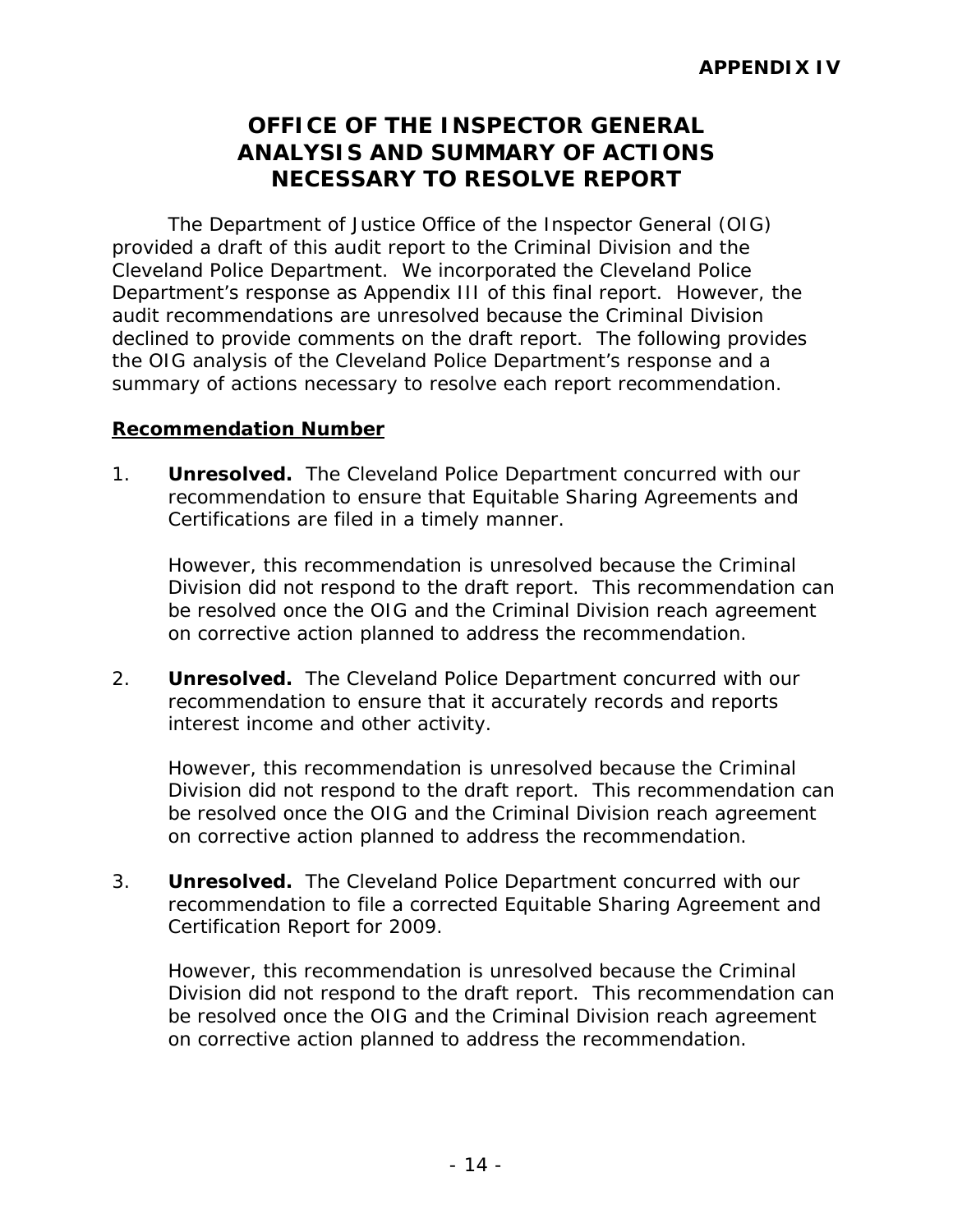4. **Unresolved.** The Cleveland Police Department concurred with our recommendation to separately account for DOJ and Treasury Department equitable sharing funds and correct the DOJ accounting records for equitable sharing in order to accurately support the financial activity reported on the 2009 Equitable Sharing Agreement and Certification Form. The Cleveland Police Department stated that it will create two new accounts for the two different labor unions and will reconcile the accounting records once the accounts are established.

 However, this recommendation is unresolved because the Criminal Division did not respond to the draft report. This recommendation can be resolved once the OIG and the Criminal Division reach agreement on corrective action planned to address the recommendation.

 5. **Unresolved.** The Cleveland Police Department addressed our recommendation to remedy the questioned costs associated with reimbursement to officers for college courses that we identified as unallowable because they did not appear to be law-enforcement related, as required by the guidelines governing the equitable sharing program. The Cleveland Police Department asserted that several of the questioned classes have a direct benefit to the performance of an officer's official duties.

any area that is necessary to perform official law enforcement duties. perform law enforcement duties. As noted in our report, we questioned certain classes because they did not appear to be law enforcement-related. Equitable sharing guidelines state that funds can be used for the training of officers in The guidelines go on to say that priority should be given to providing. training in areas such as asset forfeiture, ethics, due process, and use of computers and other equipment in support of law enforcement duties. We continue to believe that courses such as Economics, Algebra, and Office Management do not represent areas necessary to

However, based on the Cleveland PD's response, we requested and were provided additional documentation relating to this issue. Based upon this documentation and an additional review of the classes questioned, we have revised our list of questioned costs related to reimbursement for non-law enforcement-related classes and updated the body of the report to reflect the additional work performed. The revised list of questioned classes can be found in the following table.